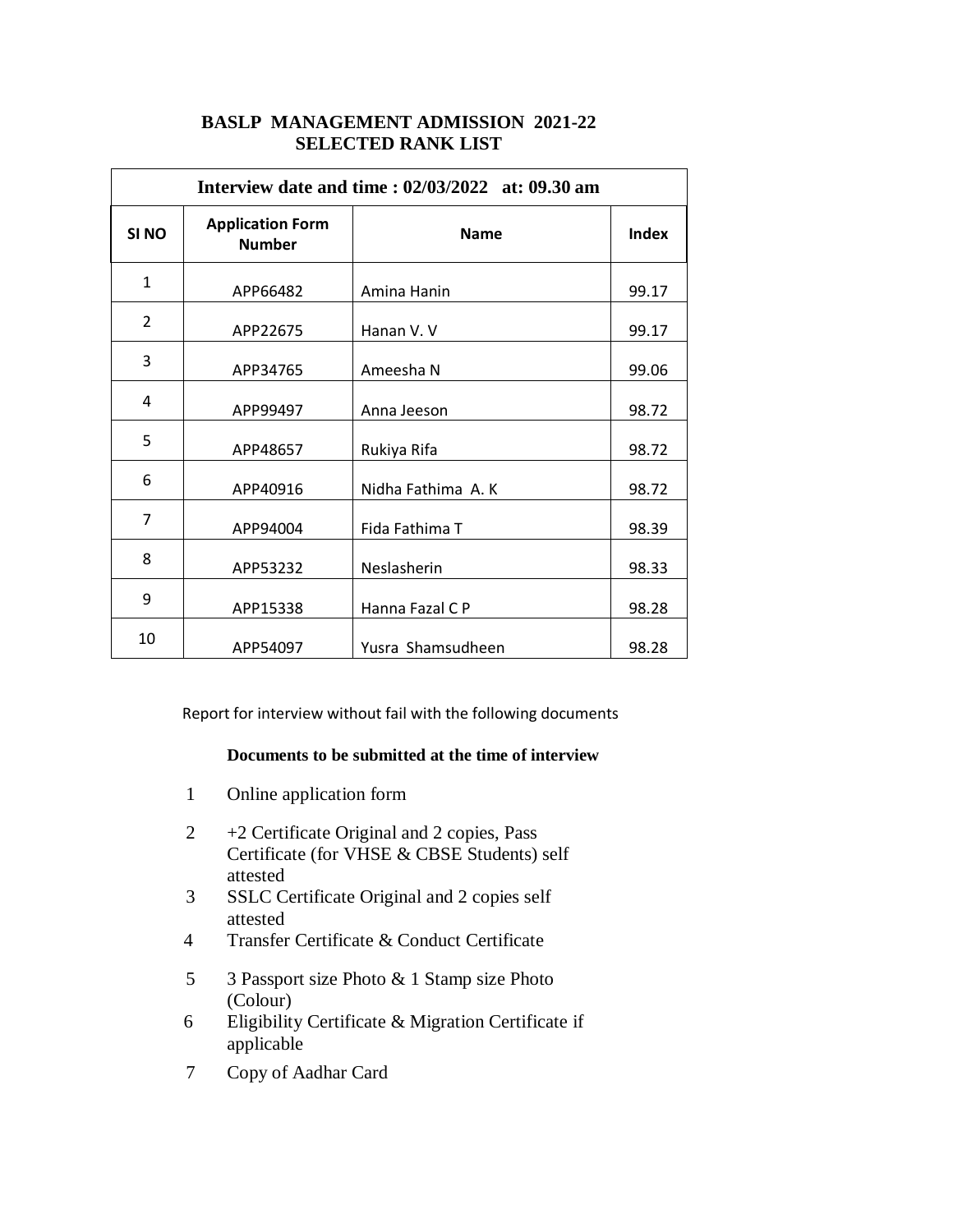| Interview date and time: $02/03/2022$ at: 11.00 am |                                          |                     |              |  |  |
|----------------------------------------------------|------------------------------------------|---------------------|--------------|--|--|
| <b>SINO</b>                                        | <b>Application Form</b><br><b>Number</b> | <b>Name</b>         | <b>Index</b> |  |  |
| $\mathbf{1}$                                       | APP89723                                 | Fathima Nidha       | 97.83        |  |  |
| $\overline{2}$                                     | APP92308                                 | Ayisha Irfana       | 97.83        |  |  |
| 3                                                  | APP66192                                 | Fathima Hanan       | 97.83        |  |  |
| 4                                                  | APP97583                                 | Fathima Fidha       | 97.78        |  |  |
| 5                                                  | APP42322                                 | Hana                | 97.72        |  |  |
| 6                                                  | APP25323                                 | Rinsha Rasheed      | 97.72        |  |  |
| $\overline{7}$                                     | APP04838                                 | Ann Maria P S       | 97.67        |  |  |
| 8                                                  | APP33690                                 | Saliha Jibin        | 97.61        |  |  |
| 9                                                  | APP19549                                 | Fathima Ridha       | 97.44        |  |  |
| 10                                                 | APP23409                                 | Safna Shareef       | 97.39        |  |  |
| 11                                                 | APP83120                                 | Nida Sahad P K      | 97.33        |  |  |
| 12                                                 | APP31198                                 | Vyshna V T          | 97.33        |  |  |
| 13                                                 | APP00596                                 | Hamna Sharin        | 97.22        |  |  |
| 14                                                 | APP92533                                 | Fathima Minnath V M | 97.00        |  |  |
| 15                                                 | APP56673                                 | Aysha Rifa M        | 97.00        |  |  |

## **BASLP MANAGEMENT ADMISSION 2021-22 WAITING LIST**

Report for interview without fail with the following documents

- 1 Online application form
- +2 Certificate Original and 2 copies, Pass Certificate (for VHSE & CBSE Students) self attested
- SSLC Certificate Original and 2 copies self attested
- Transfer Certificate & Conduct Certificate
- 3 Passport size Photo & 1 Stamp size Photo (Colour)
- Eligibility Certificate & Migration Certificate if applicable
- Copy of Aadhar Card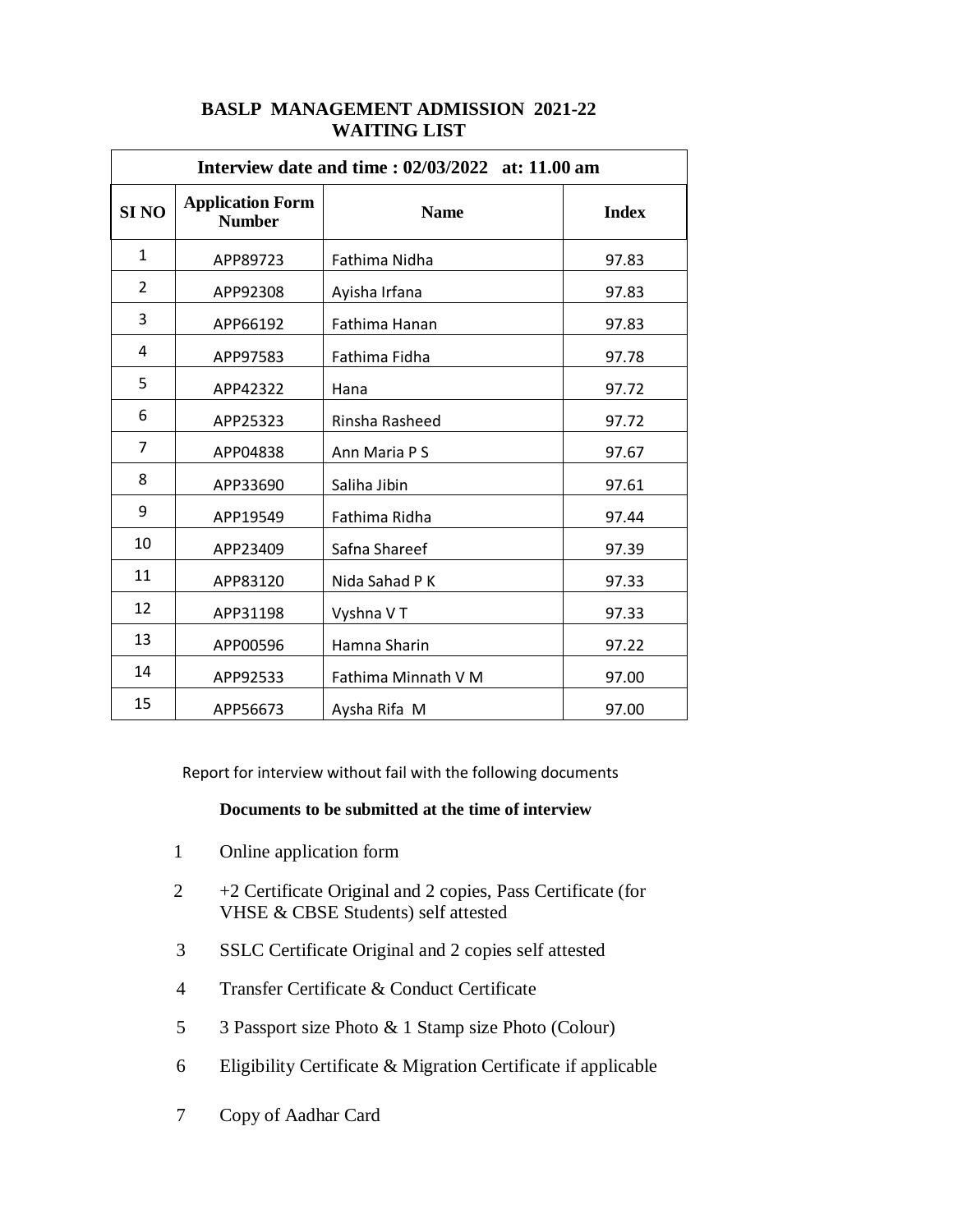# **BASLP NRI ADMISSION 2021-22 SELECTED RANK LIST**

| Interview date and time: $03/03/2022$ at: 09.30 am |                                |                   |       |  |  |  |
|----------------------------------------------------|--------------------------------|-------------------|-------|--|--|--|
| SI <sub>NO</sub>                                   | <b>Application Form Number</b> | <b>Name</b>       | Index |  |  |  |
| 1                                                  | APP27798                       | Nada Fathima      | 97.11 |  |  |  |
| $\mathcal{P}$                                      | APP66372                       | Noor Fathima P.T  | 95.56 |  |  |  |
| 3                                                  | APP89713                       | Haneena Beevi T.P | 93.88 |  |  |  |
| 4                                                  | APP15953                       | Lamya Fathima     | 92.50 |  |  |  |
| 5                                                  | APP25942                       | Fayisa P          | 90.94 |  |  |  |

Report for interview without fail with the following documents

- Online application form
- +2 Certificate Original and 2 copies, Pass Certificate (for VHSE & CBSE Students) self attested
- SSLC Certificate Original and 2 copies self attested
- Transfer Certificate & Conduct Certificate
- 3 Passport size Photo & 1 Stamp size Photo (Colour)
- Eligibility Certificate & Migration Certificate if applicable
- Copy of Aadhar Card
- Sponsorship Certificate stating that the student is dependent of the sponsor ( 3 Copies)
- Attested Copy of the Passport of the Sponsor ( 3 Copies)
- The attested copy of the relevant page of the passport where the employment visa is stamped and if it is not submitted the employment certificate duly attested by the Indian Embassy or consulate (3 Copies)
- Declaration of NRI Sponsorship (stamp paper worth Rs. 200/-)
- Relationship certificate from the village officer (3 Copies)